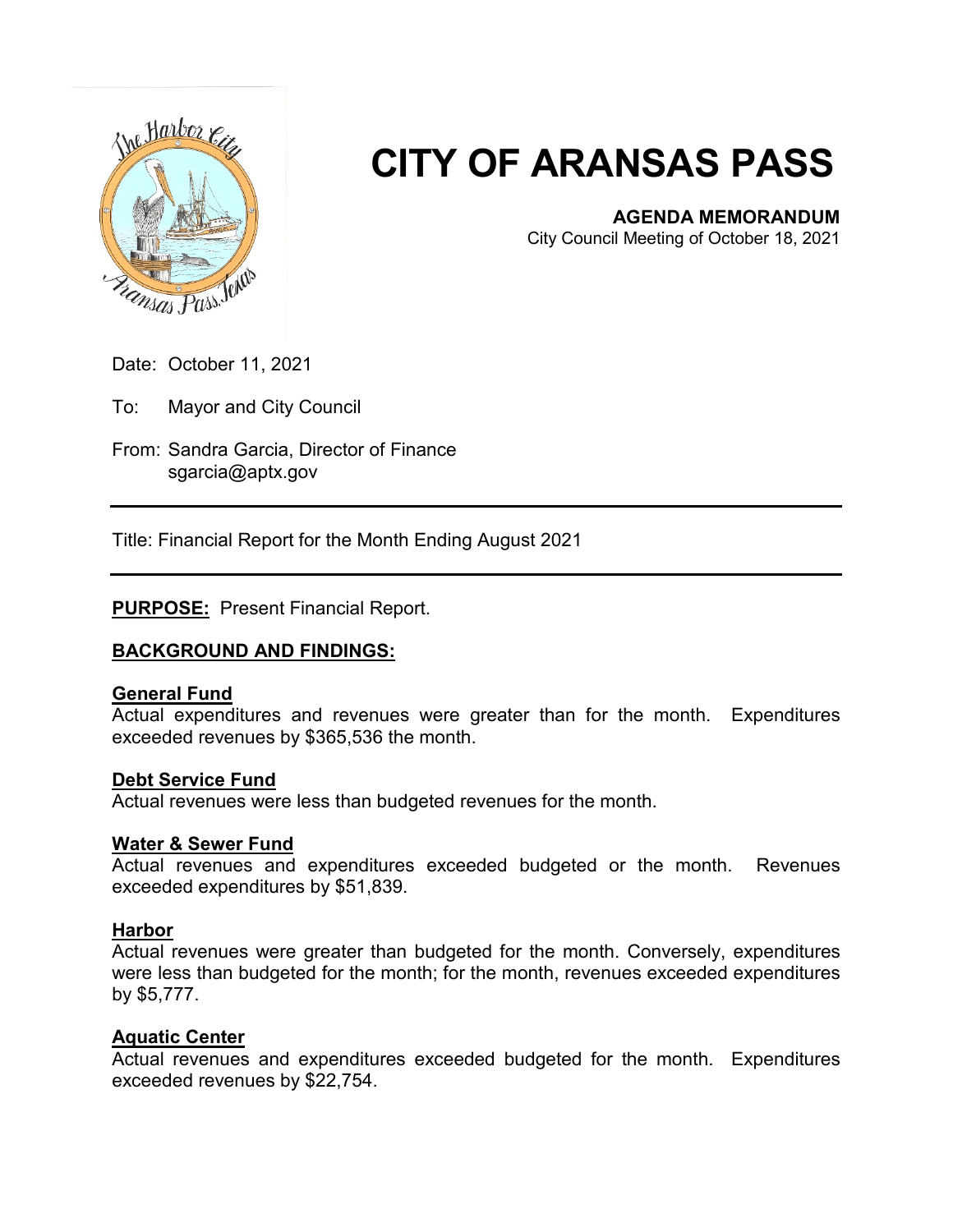### **Civic Center**

Actual revenues were less than budgeted for the month. Expenditures came in under budget for the month; for the month, expenditures exceeded revenues by \$13,873.

#### **Hotel/Motel Fund**

Actual revenues and expenditures were greater than budgeted for the month. Expenditures exceeded revenues by \$84,332.

#### **Overall**

Actual expenditures and revenues were greater than budgeted. Expenditures exceeded revenues for the month by \$419,494.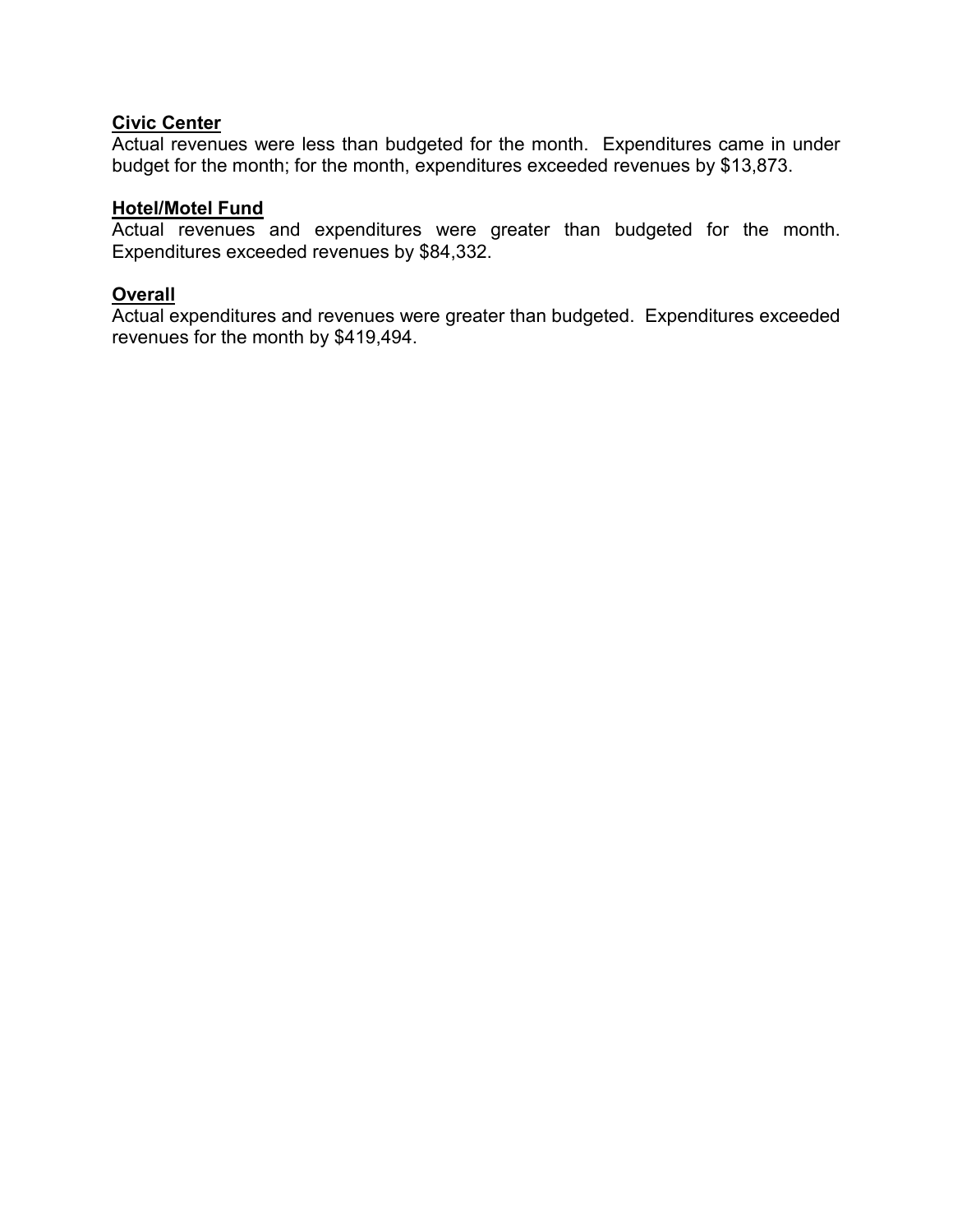## City of Aransas Pass

Financial Summary Report Month Ending August 31, 2021

|                               | <b>Budgeted</b> | Actual     | Variance   | <b>Annual Budget YTD Actual</b> |            | Remaining<br>Budget %* |
|-------------------------------|-----------------|------------|------------|---------------------------------|------------|------------------------|
| <b>General Fund</b>           |                 |            |            |                                 |            |                        |
| Revenue                       | 558,009         | 605,295    | 47,286     | 11,226,165                      | 10,320,753 | 8.07%                  |
| Expenditures                  | 813,753         | 970,831    | 157,078    | 11,006,783                      | 10,000,000 | 9.15%                  |
|                               | (255, 744)      | (365, 536) | (109, 792) | 219,382                         | 320,753    |                        |
| <b>Debt Service Fund</b>      |                 |            |            |                                 |            |                        |
| Revenue                       | 9,647           | 9,385      | (263)      | 1,959,489                       | 2,199,204  | $-12.23%$              |
| Expenditures                  |                 | ۰          | ۰          | 2,556,048                       | 2,191,973  | 14.24%                 |
|                               | 9,647           | 9,385      | (263)      | (596, 559)                      | 7,231      |                        |
| <b>Water &amp; Sewer Fund</b> |                 |            |            |                                 |            |                        |
| Revenue                       | 352,875         | 359,757    | 6,882      | 5,070,273                       | 4,706,020  | 7.18%                  |
| <b>Expenditures</b>           | 291,259         | 307,917    | 16,658     | 3,964,733                       | 3,552,798  | 10.39%                 |
|                               | 61,616          | 51,839     | (9,776)    | 1,105,540                       | 1,153,221  |                        |
| <b>Harbor Fund</b>            |                 |            |            |                                 |            |                        |
| Revenue                       | 6,932           | 18,764     | 11,832     | 413,208                         | 400,509    | 3.07%                  |
| <b>Expenditures</b>           | 22,792          | 12,987     | (9,805)    | 412,378                         | 219,285    | 46.82%                 |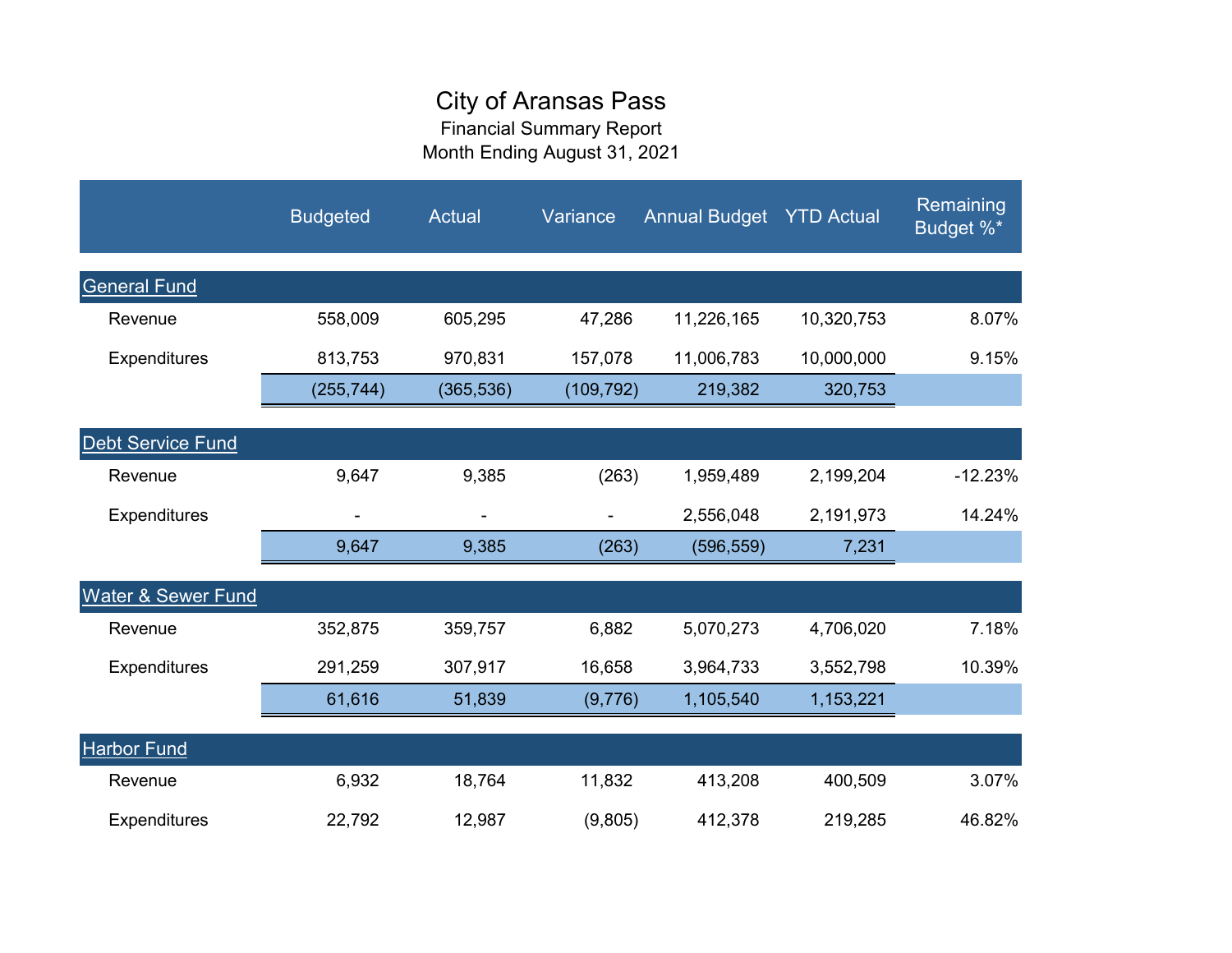|                         | <b>Budgeted</b> | <b>Actual</b> | Variance   | <b>Annual Budget YTD Actual</b> |            | Remaining<br>Budget %* |
|-------------------------|-----------------|---------------|------------|---------------------------------|------------|------------------------|
|                         | (15, 859)       | 5,777         | 21,636     | 830                             | 181,224    |                        |
| <b>Aquatics Center</b>  |                 |               |            |                                 |            |                        |
| Revenue                 | 25,806          | 25,905        | 99         | 374,279                         | 175,794    | 53.03%                 |
| <b>Expenditures</b>     | 36,736          | 48,659        | 11,923     | 374,279                         | 317,757    | 15.10%                 |
|                         | (10, 930)       | (22, 754)     | (11, 824)  |                                 | (141, 963) |                        |
| <b>Civic Center</b>     |                 |               |            |                                 |            |                        |
| Revenue                 | 12,962          | 3,535         | (9, 427)   | 395,540                         | 63,588     | 83.92%                 |
| Expenditures            | 29,618          | 17,408        | (12, 209)  | 395,537                         | 256,420    | 35.17%                 |
|                         | (16, 656)       | (13, 873)     | 2,782      | 3                               | (192, 833) |                        |
| <b>Hotel/Motel Fund</b> |                 |               |            |                                 |            |                        |
| Revenue                 | 83              | 2,233         | 2,150      | 201,000                         | 239,152    | $-18.98%$              |
| Expenditures            | 36,850          | 86,565        | 49,715     | 209,000                         | 204,622    | 2.09%                  |
|                         | (36, 767)       | (84, 332)     | (47, 565)  | (8,000)                         | 34,530     |                        |
| Overall                 |                 |               |            |                                 |            |                        |
| Revenue                 | 966,315         | 1,024,873     | 58,558     | 19,639,954                      | 18,105,019 | 7.82%                  |
| Expenditures            | 1,231,008       | 1,444,368     | 213,360    | 18,918,758                      | 16,742,856 | 11.50%                 |
|                         | (264, 693)      | (419, 494)    | (154, 802) | 721,196                         | 1,362,163  |                        |

\*The remaining budget percent for Revenues should be 8.33% or less to be on track with budgeted revenues.

\*The remaining budget percent for Expenditures should be 8.33% or greater to be on track with budgeted expenditures.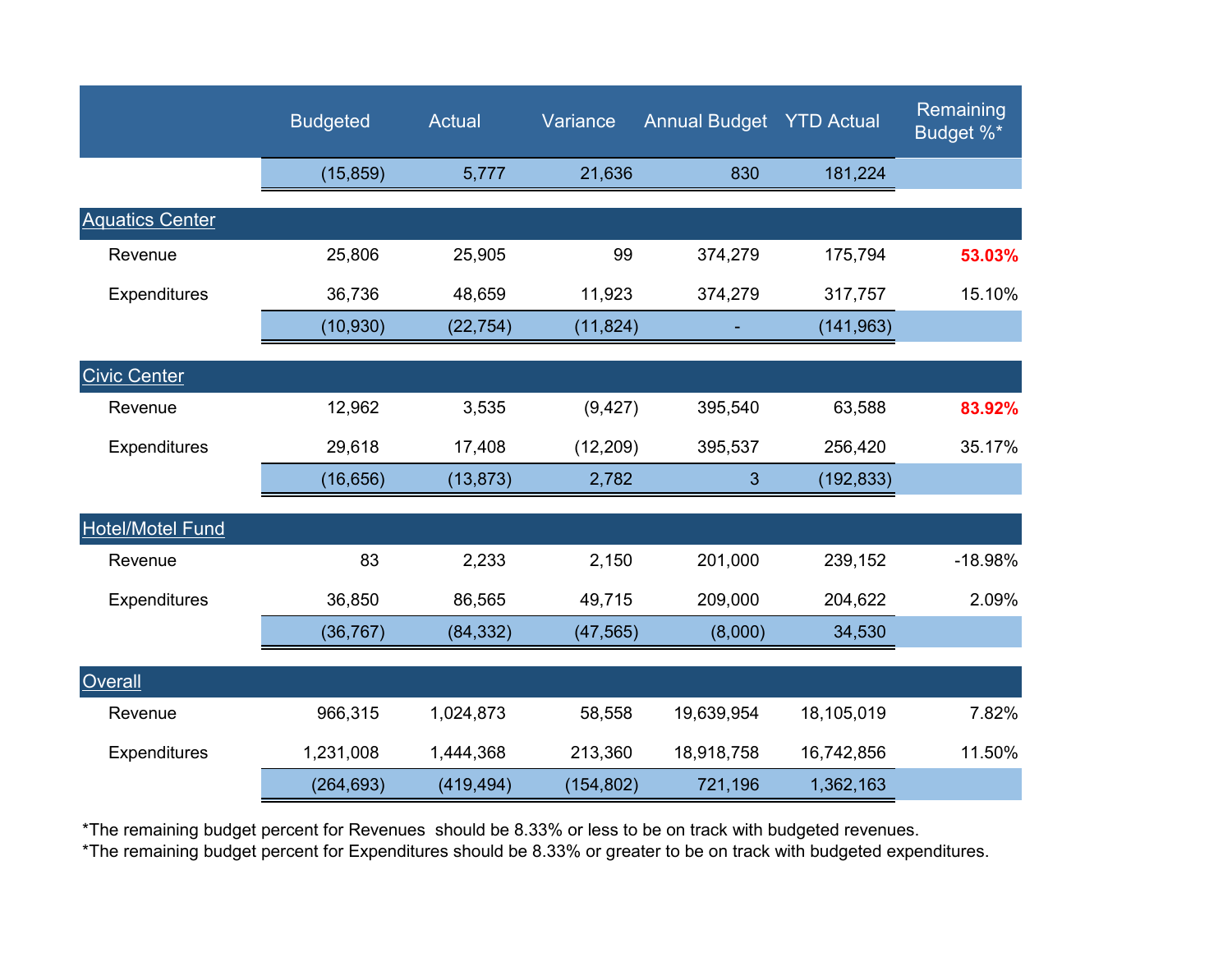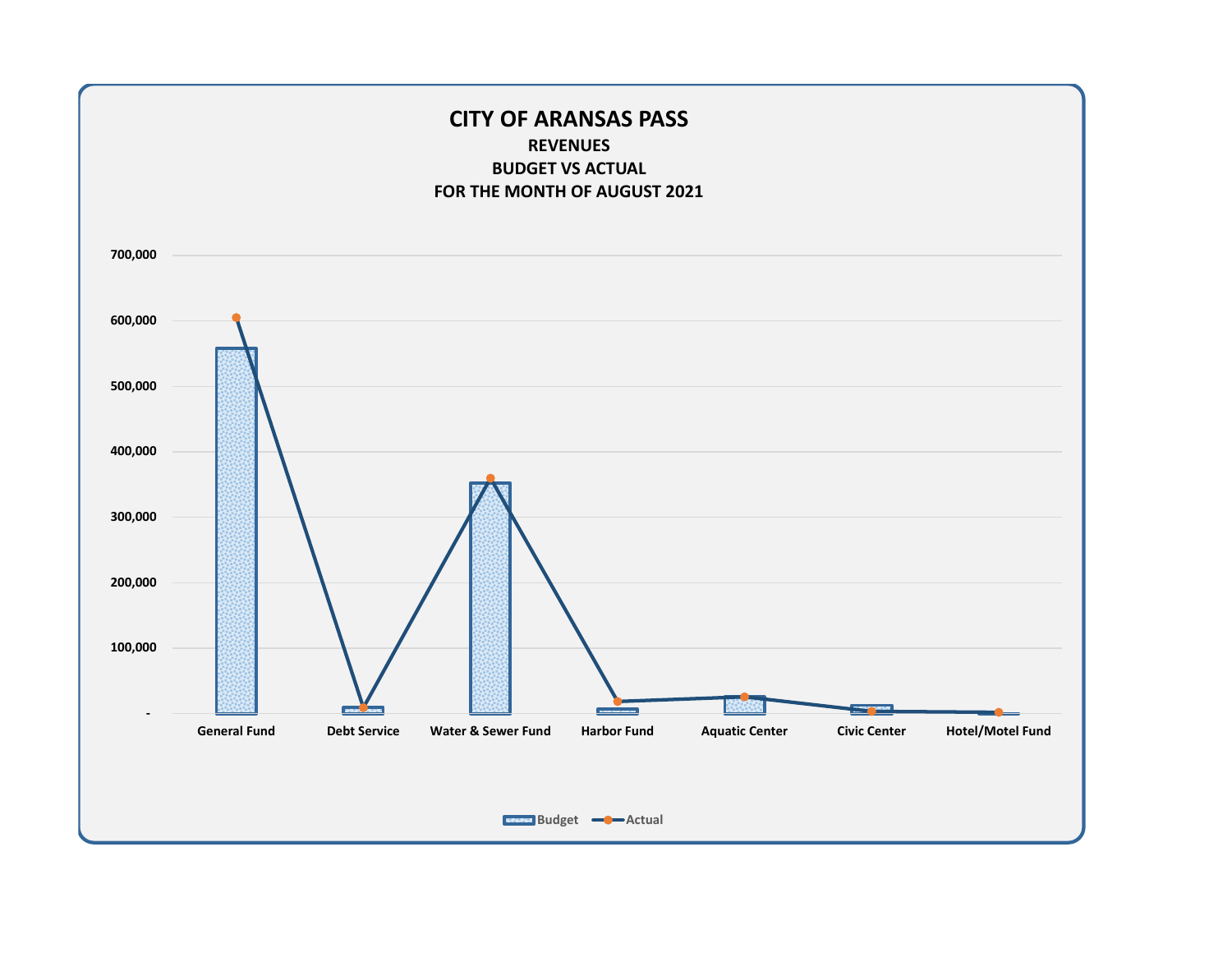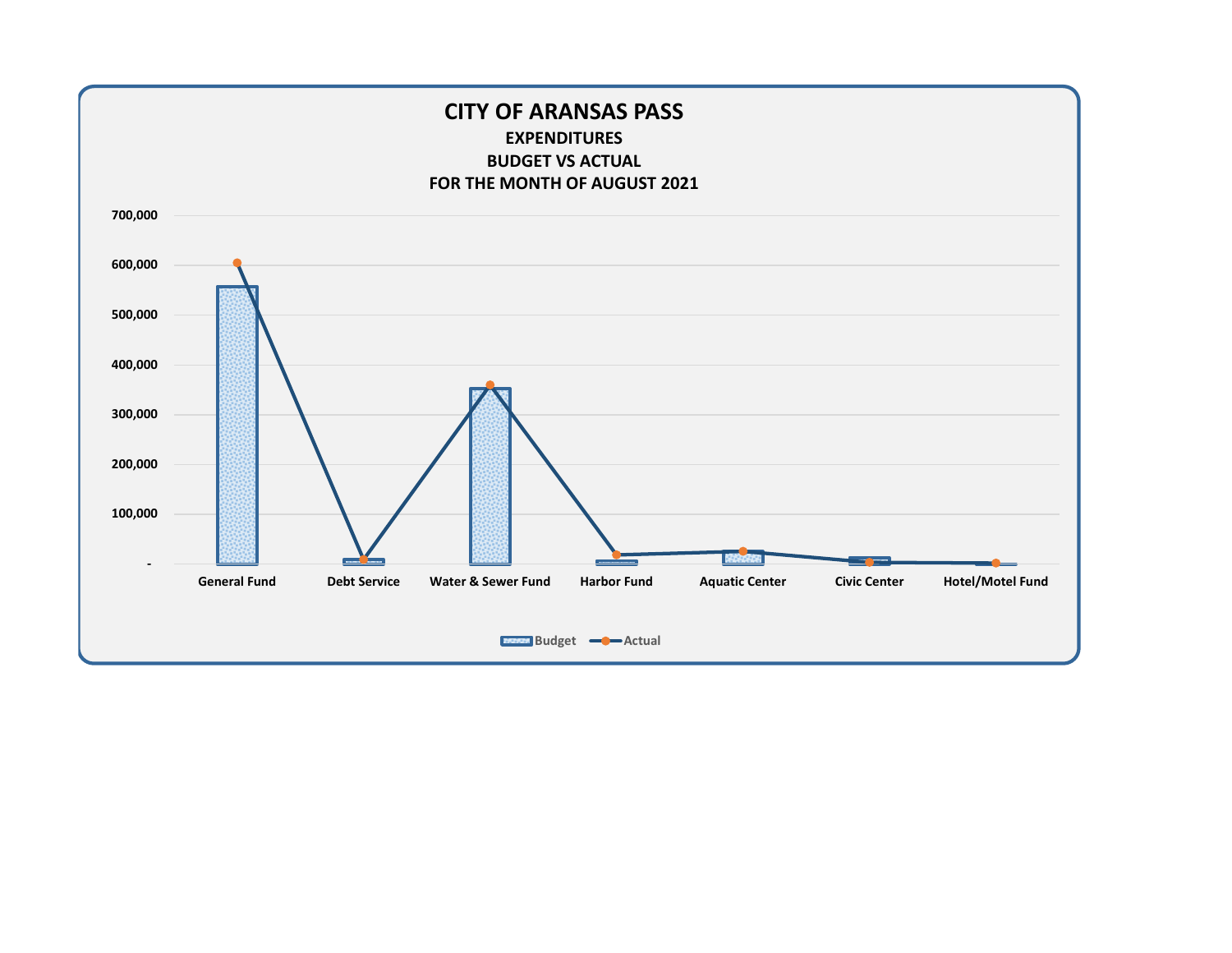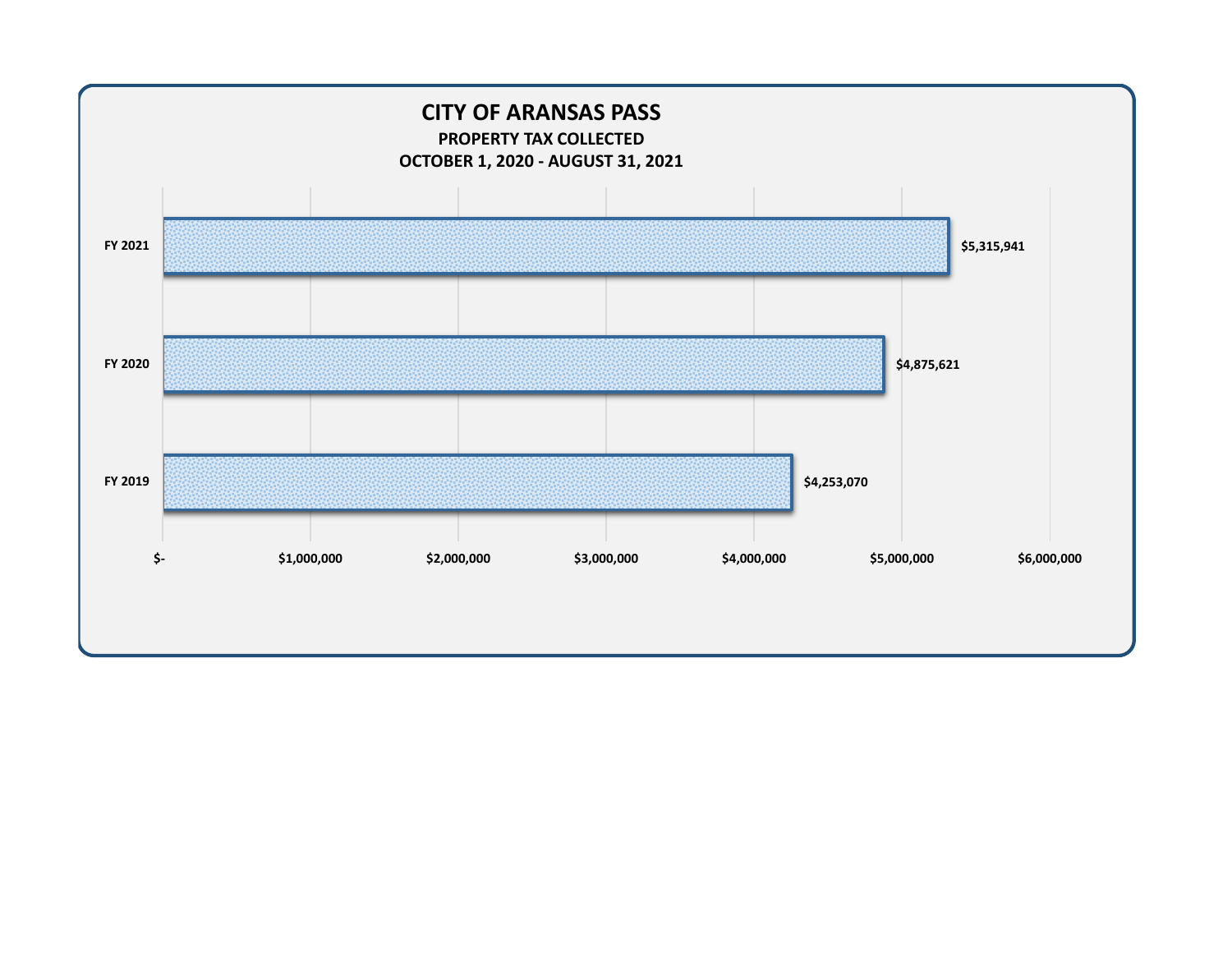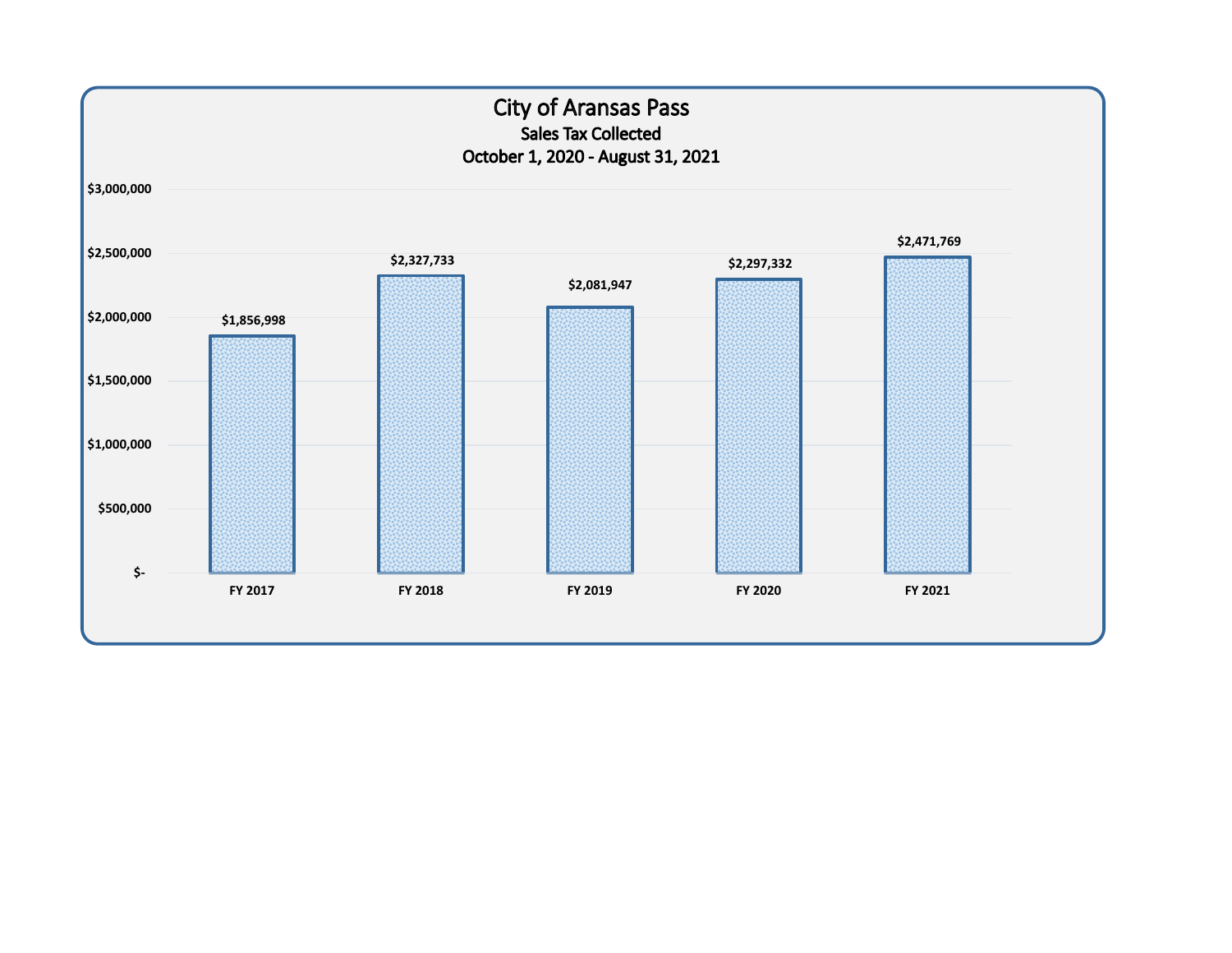